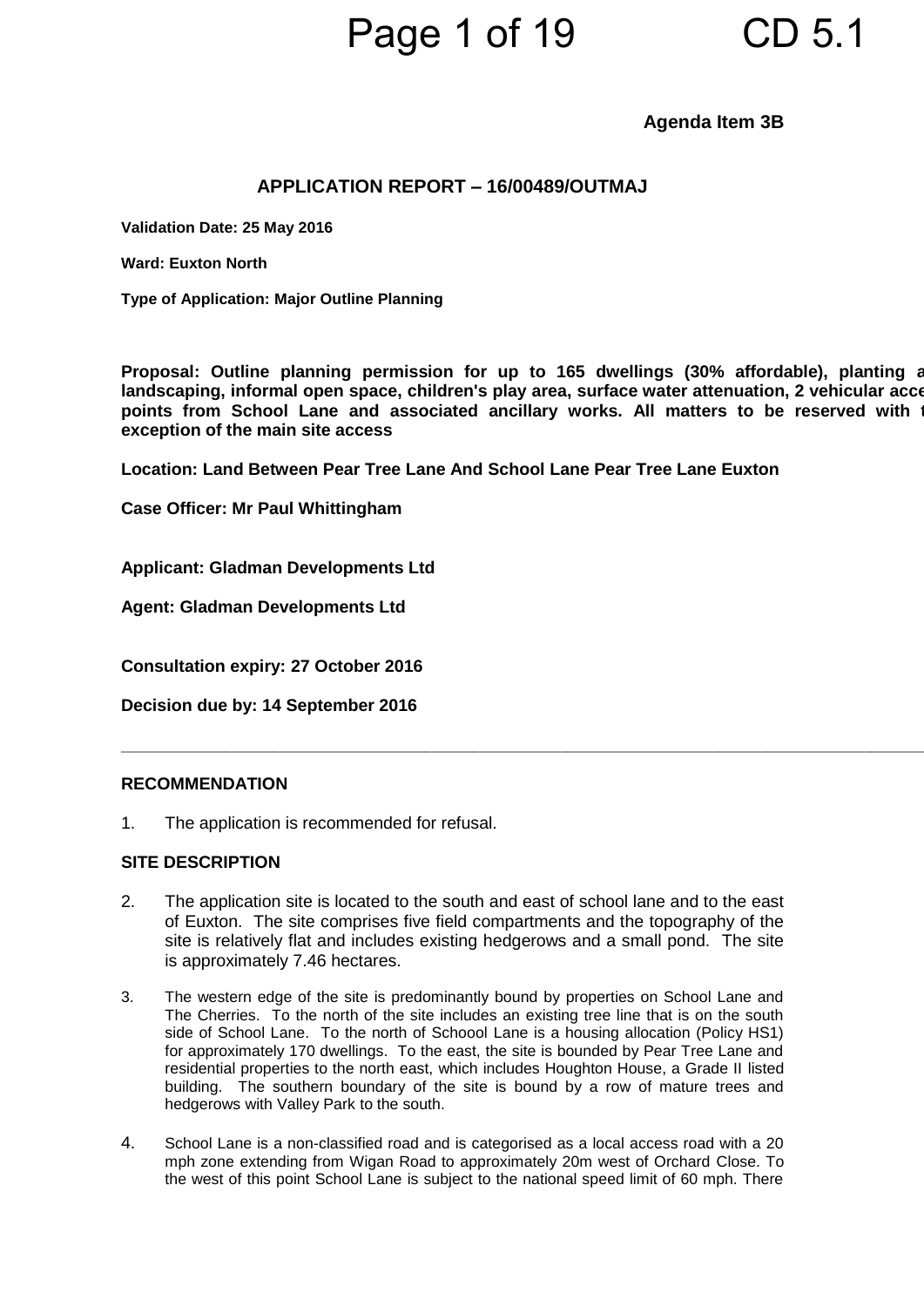## Page 2 of 19

are footways of variable width from Orchard Close west to Wigan Road. From Orchard Close east there are no footways and the road is of variable width with narrow single lane sections in what is essentially a rural country lane.

#### **DESCRIPTION OF PROPOSED DEVELOPMENT**

5. The application is an Outline application that seeks planning permission in principle for the development of upto 165 dwellings of which 30% are proposed to be affordable with the access to the site to be determined as part of this application. The access to the site is from School Lane via two new priority junctions to the west and north of the site. The outline plan includes for the provision of planting, landscaping, informal open space, childrens play area and surface water attenuation with all the details to be considered at reserved matters stage.

### **REPRESENTATIONS 16/00489/OUTMAJ**

### **Objections: 142 Supporters: 1**

Total No. received:

- 6. Principle of Development
	- The proposed development site is located on safeguarded land as described in the Chorley Borough Council Local Plan 2012 – 2026 and would therefore be an inappropriate site for a new housing development.
	- There is no proven need for more houses in the area given the proximity of the development site to Buckshaw Village where there are unoccupied houses and flats.
	- The proposal for new housing would result in a loss of valuable Greenfield land.
	- Alternative sites for housing are provided on neighbouring land.
	- Further development would lead to Euxton losing its identity.
	- There is an adequate supply of housing in Chorley.
	- The design and style of new build properties would not reflect the character of the area which has a countryside feel to it.
	- Euxton has been subject to a disproportionate amount of development compared to other villages in Chorley.
	- This application draws the villages of Euxton ever closer together with Buckshaw and with the development at Astley Village Rugby Club. There is a clear possibility that the three villages will lose their identity and the green space around them.
	- The combined population of Euxton, Astley Village and Buckshaw Village (when fully developed) will be equivalent to, if not greater than many small towns.
	- Only 30% of the houses proposed would be affordable meaning that the other 70% would be superfluous to housing need in the area.
	- If additional development is needed within the lifetime of the plan, then consideration should be given to other areas that may be suitable for development.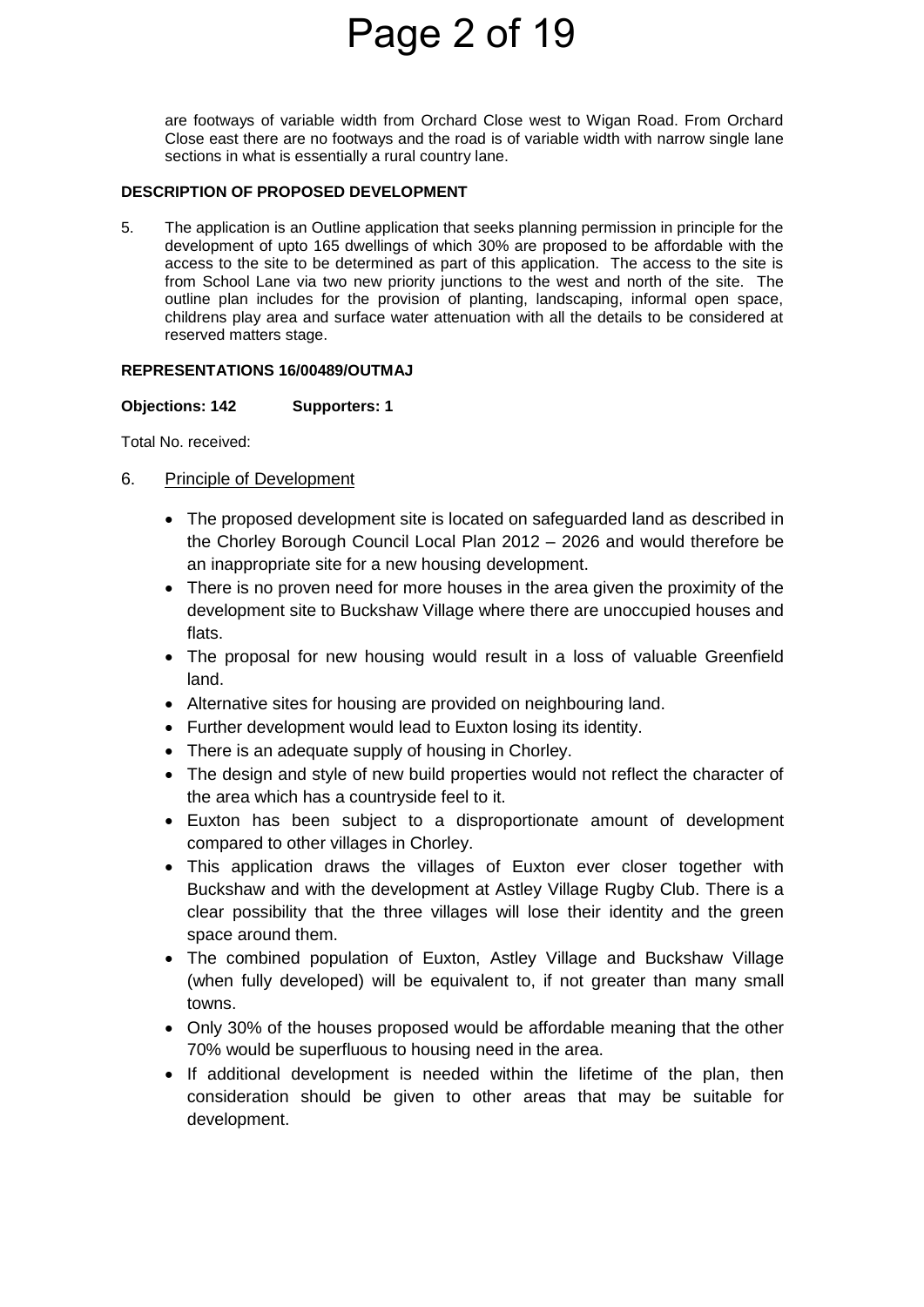### Page 3 of 19

- The land between Pear Tree Lane and School Lane is a hidden gem, valued by local residents whose lives are enriched by this small area within an area of increasing urban sprawl.
- The location of the development site is not appropriate given that there are vacant and run down town centres with existing infrastructure which are in need of redevelopment.
- The proposed development would change the 'feel' and perception of the area where 'The Cherries' is built and this would result in urban sprawl.
- The Affordable Housing Statement submitted in support of the development contains lots of broad assumptions and Chorley Council's affordable homes policy should not be used as a justification for the development.
- This development is not needed as planning application 16/00380/OUTMAJ for 170 houses will surely meet housing needs in the area.
- Chorley Council should call a halt to any further development in the School Lane / Pear Tree Lane area for at least 5 to 8 years so that the full effect and impact of the current development on Buckshaw as well as any new development on land surrounding 89 Euxton Lane can be understood properly.
- There are discrepancies in the submitted plan documentation with some sections stating 165 dwellings whilst others refer to 175
- Sufficient land has been made available in this settlement area as justified at the examination in public of Chorley's Local Plan. Indeed, the inspector initially expressed concern about Chorley's allocation and an increase was agreed. This rigorous process has led to the adoption of a plan which sufficiently provides for a housing land supply that will cater for the next 5 years. This is an important test in considering whether or not additional land should be brought forward.
- Adjacent land owned by the HCA is currently being promoted for development, as envisaged in the Local Plan, this will provide for any demand for some years to come and the consideration of any other land would therefore be premature at this stage.
- Euxton, located close to Chorley, Leyland and the new Buckshaw Village is already a vibrant and sustainable community. Any suggestion that the proposed development is required to create a sustainable community is therefore meaningless.
- Chorley Borough Council has decided that this land is not needed for development within the Plan (designated as safeguarded) and to agree otherwise would make a mockery of the planning process and all the effort and pain we all put into it. Chorley would rapidly be seen as a 'soft touch' by developers and the concept of 'safeguarded' land would become meaningless such that elsewhere in the borough it would immediately become 'up for grabs'.
- The application represents an attack on local democracy, on the ability of local communities to have some say in their future.
- The land between Pear Tree Lane and School Lane, Euxton is not in an area scheduled for development according to the current Chorley Local Plan and is protected until 2026 and therefore should be treated as a purely speculative application and therefore refused.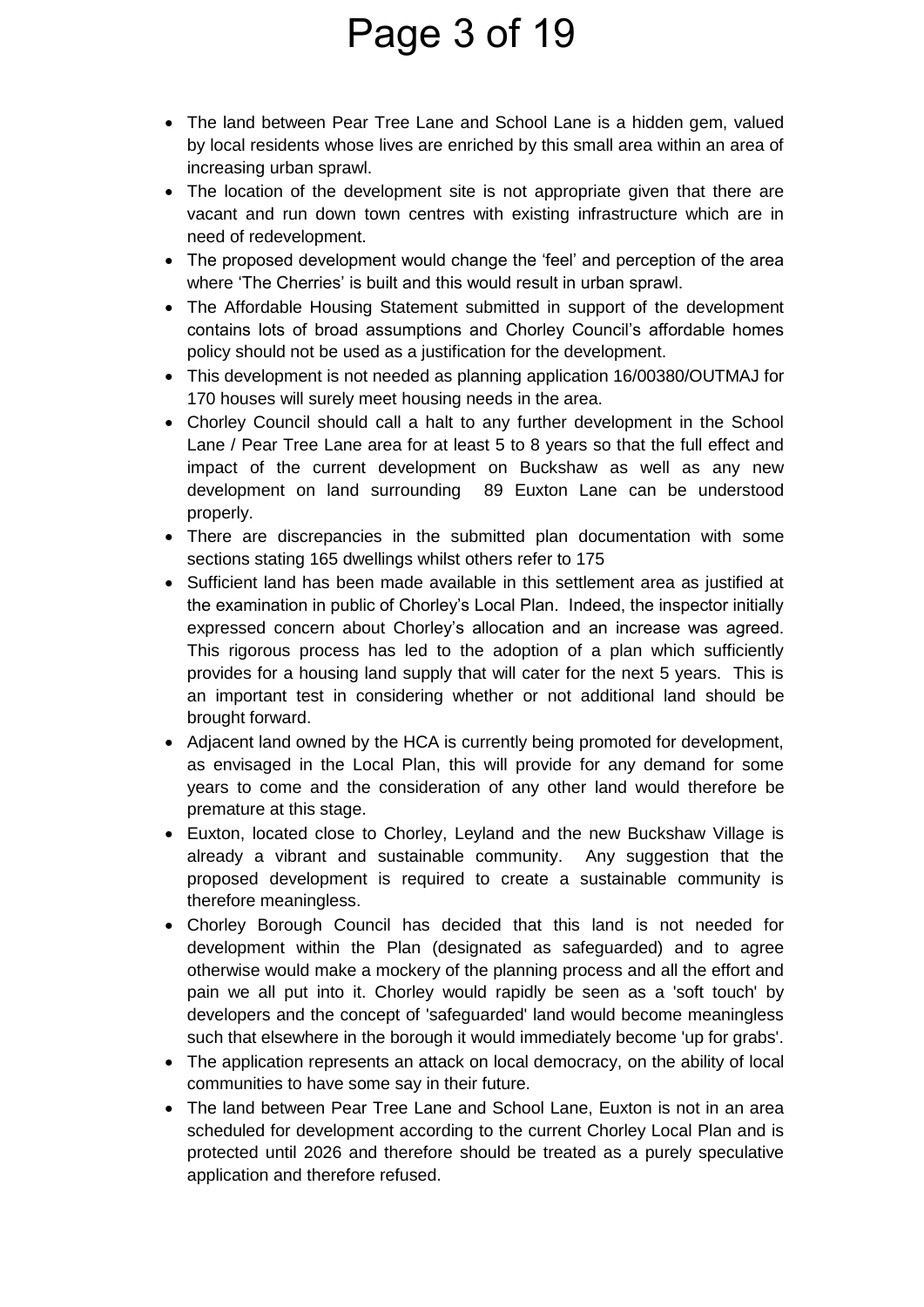# Page 4 of 19

### 7. Highway Safety

- The access roads leading to the development site are very narrow and dangerous with sharp corners to negotiate. These lanes would be unable to cope with the increased traffic which would be a danger to both walkers and wildlife.
- The lanes are already congested and it is difficult to leave School Lane during school pick up hours.
- Increased traffic using the lanes around the development site would pose a safety risk to cyclists and pedestrians who use the lanes.
- The proposed entrance to the site would be located on a blind bend and this would be a significant traffic hazard.
- Sand and gravel extraction which would occur during the construction phase would increase vehicle use of roads in the area and add to congestion.
- Euxton Lane is already severely congested despite the widening improvements to cope with additional traffic from the Buckshaw development. Euxton Lane leads up to the A6 which gives access to the M61 Motorway, and although the A6 junction has also undergone vast improvements there are still lengthy tailbacks stretching from the A6 right back to the junction with Buckshaw Village's Central Avenue, especially at rush hour.
- Because of the increased traffic many vehicles will use the narrow single track Pear Tree and Whinny lanes as short cuts to avoid the congestion resulting in dangerous unavoidable problems.
- The Park and Ride facility at Buckshaw Parkway is already full to capacity, despite it being a large car park, and therefore could not cope with any additional traffic.
- School children use school lane and the impact of further traffic using School Lane would increase the risk of life threatening injuries to pedestrians including school children.
- Traffic around Euxton has already increased immensely around Euxton due the Buckshaw Village development.
- The proposed access onto School Lane near the junction with Pear Tree Lane will create increased flows of traffic on roads that have no footpaths. This will result in increased danger to pedestrians on a road that is used extensively by pedestrians enjoying the open aspects.
- The increased volumes of traffic would increase the risk of road traffic accidents. The meeting point of School Lane and Wigan Road is a significant risk as only one car can get up and down this road during school drop off and pick up times.
- Additional vehicles would increase pollution.
- There has been a considerable increase in HGV and large vehicles using the roads in the area.
- Whilst considerable highway improvements were carried out to Euxton Lane in anticipation of the comprehensive development of the former ROF factory near Euxton Lane, nothing was undertaken at the pinch point where the carriageway narrows to underpass the West Coast Main Line close to its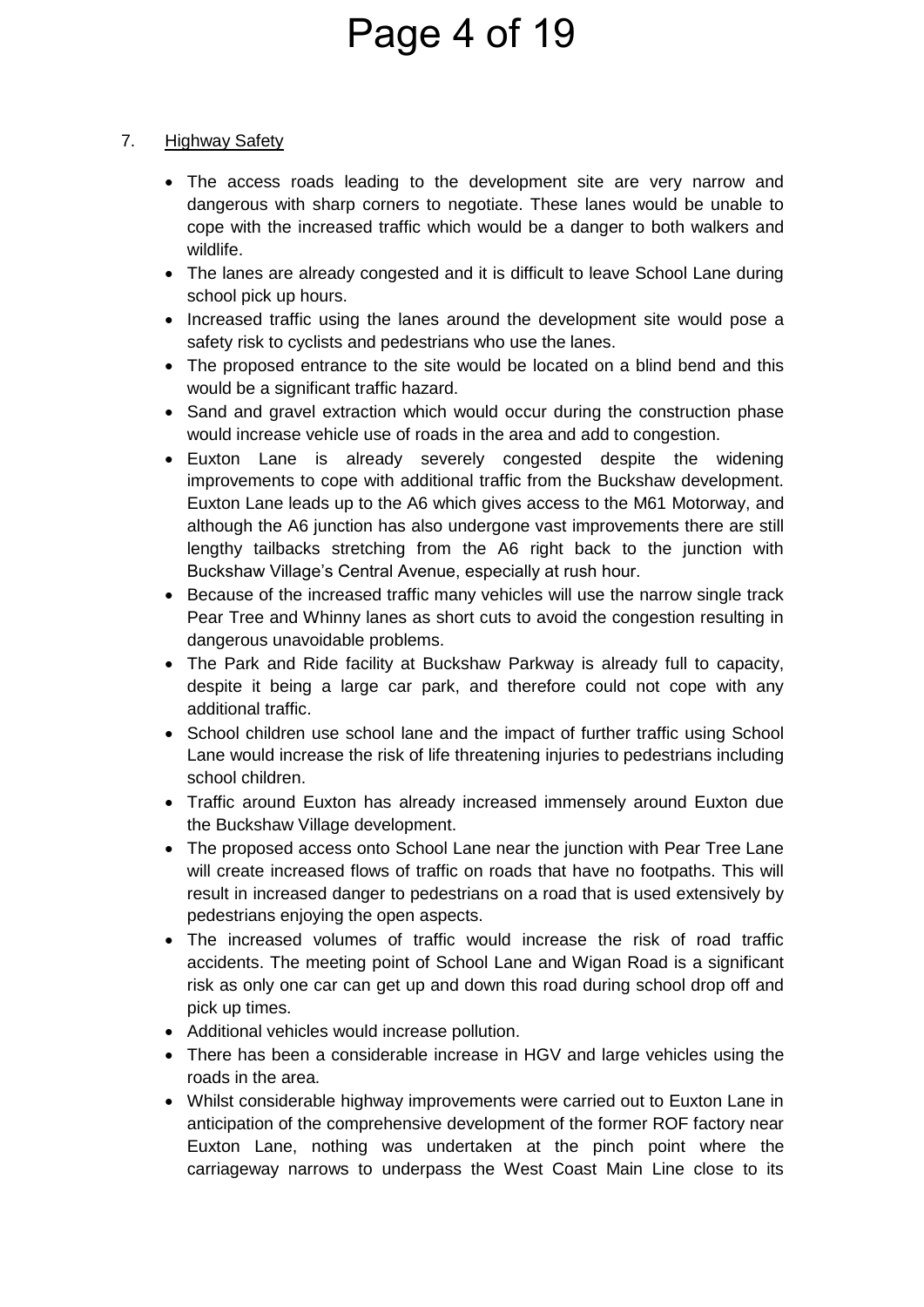### Page 5 of 19

intersection with the A49, by the Bay Horse Public House. The resultant peak congestion encourages traffic to avoid the junction by using Pear Tree Lane and School Lane, taking advantage of the controlled junction with the A49. The signal control was introduced to improve safety in an area which includes 2 primary schools, a community centre and a nursery.

- School lane is already a death trap every day (even worse now that euxton lane is temporarily closed) with an accident waiting to happen - additional traffic using School Lane and Pear Tree Lane would only make the situation worse. The Council should be looking to reduce traffic flow on these roads and strictly enforcing a 20mph speed limit.
- Traffic study is incomplete and invalid since it does not take into consideration the hour between 3pm and 4pm Monday to Friday, when the two primary schools located almost opposite School Lane across the A49 finish for the day.

### 8. Flooding

- Due to the recent flooding in Euxton at the Railway Bridge the drains get blocked and the construction of so many garages would cause immense damage as the water wouldn't be able to drain away.
- The loss of open fields to hold and slowly release surface water during periods of heavy rainfall will increase the flooding risk to surrounding areas.
- If it is intended to direct surface water into Chapel Brook then there is a risk that this would create a real risk of flooding during periods of severe rainfall for properties in Casterton.
- Flooding is always a problem on Pear Tree Lane and School Lane. The Railway Bridge on Euxton Lane (near the junction of Euxton Lane and Wigan Road) floods several times a year (sometimes lasting weeks) and a flood warning is permanently sited at the side of the road.
- The existing surface water management system and sewers would struggle to cope with the demands placed on it by additional housing especially in the Pear Tree Lane / School Lane area as most of the current system was built around 80 to 100 years ago. The inability to clear the excess water that collects under the railway bridges of School Lane and Euxton Lane would indicate to me that the current drainage system is unable to cope with anything heavier than light rain.
- The applicants have submitted a flood risk assessment as part of their application. This is a technical appraisal of the hydrology and understandably takes into account the existing infrastructure, improved as part of the Buckshaw Village associated offsite works. Such proposals and calculations often rely on adequate maintenance being undertaken and are designed to be critically dependent. The catastrophic effect of a failure to undertake maintenance was sadly demonstrated last December when there was flooding on Pear Tree Lane which had not been previously experienced.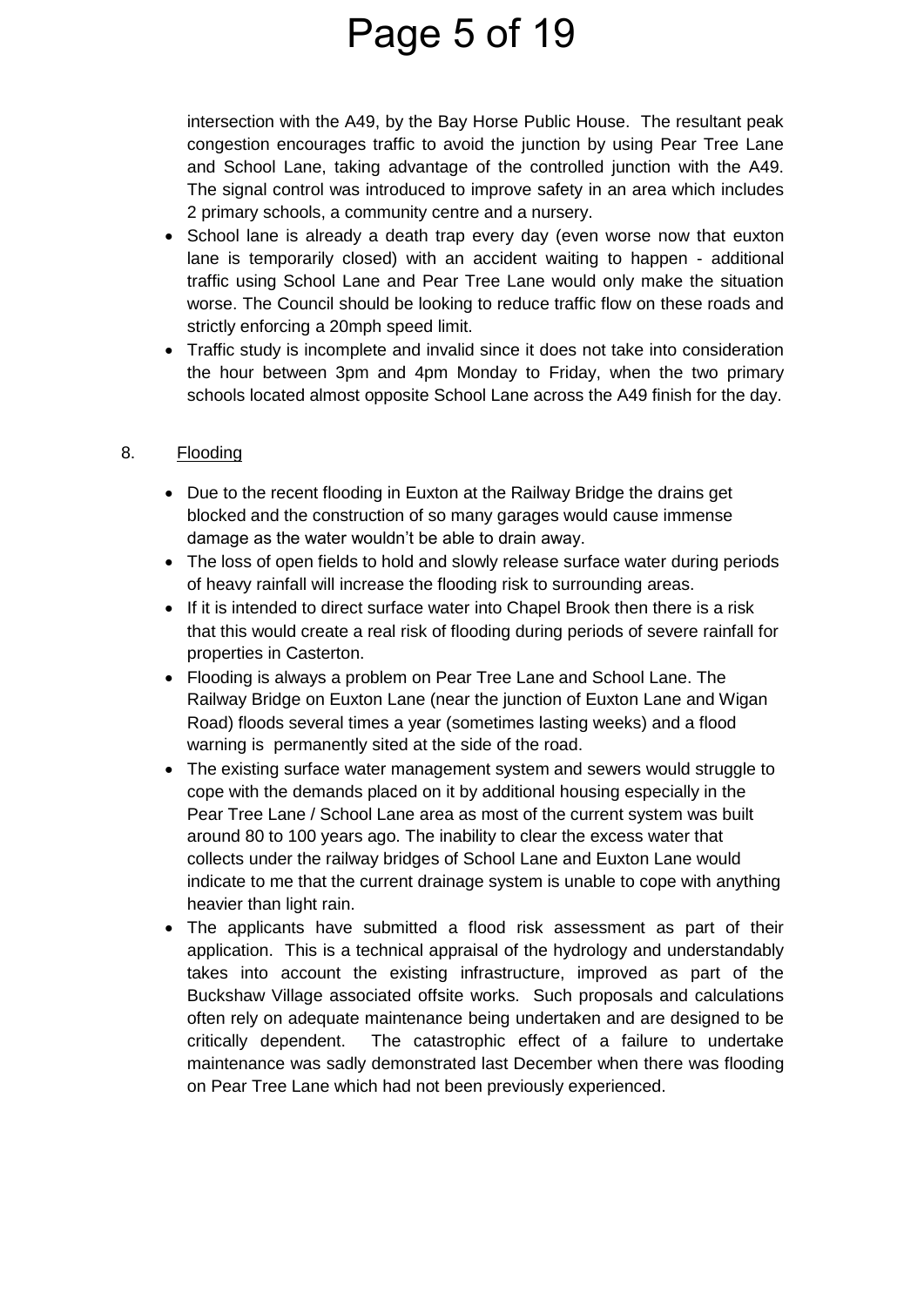# Page 6 of 19

### 9. Infrastructure

- Local amenities such as Doctors surgeries and schools are overburdened and cannot take any more people.
- Euxton Medical Centre is working at full capacity due to the large amount of building work which has occurred in Euxton over the years and there is no capacity to provide medical care for a development of this size. The development would stretch the service beyond its current workload which would compromise patient care.
- Other medical practices in the area do not cover Euxton and people moving into the proposed new houses would have difficulty in registering with a Doctor.
- Increase residential population would add further strain to local transport services and reduces congestion around local transport hubs including Buckshaw Parkway where there is already a lack of parking spaces.
- Chorley accident and emergency has been closed and an increased number of residents in the borough would further increase demand for a service that has already been lost.
- There has been huge development at Buckshaw and this new development will result in additional demand for local resources including schools where Euxton C of E Primary School is already over-subscribed, St Mary's Primary School in Euxton is over-subscribed, St Michael's C of E Primary School is over-subscribed by 300%, Parklands High School was 300% over-subscribed and all pre-schools in Euxton are over-subscribed.
- There is no mention of Buckshaw Parkway station in the applicant's Design and Access Statement (See 02 Response to Context) and indeed the Ordnance Survey extract is out of date and does not show the station. Such a fundamental error casts doubt over the validity of the Statement as a whole.
- The local schools cannot cope, my son has just started at primrose hill where the intake once upon time was less than 15 yet now it's 60 and all 60 places were filled. Trinity primrary school has 3 reception classes and are now building another site as they can't cope with demand. Parking near both schools is appalling due to the number of people!

### 10. Ecology

- The constructions of houses at the development site would have a detrimental impact on surrounding scenery.
- The application site is located on green space which is a valuable resource for the physical wellbeing of local residents.
- The site contains mature hedgerows and habitats of principal importance under the NERC Act, Section 41. Habitats including woodland, hedgerows and mature trees provide nesting and foraging habitats for a range of urban and woodland birds.
- The open fields on which the development is proposed provide a valuable habitat for wildlife including bats, foxes, rabbits, voles and many varieties of birds.
- Ecological appraisals included with the application are inaccurate. Deer are regularly seen in the fields that are proposed to be developed, Water Vole have been sighted in the water way along Pear Tree Lane and School Lane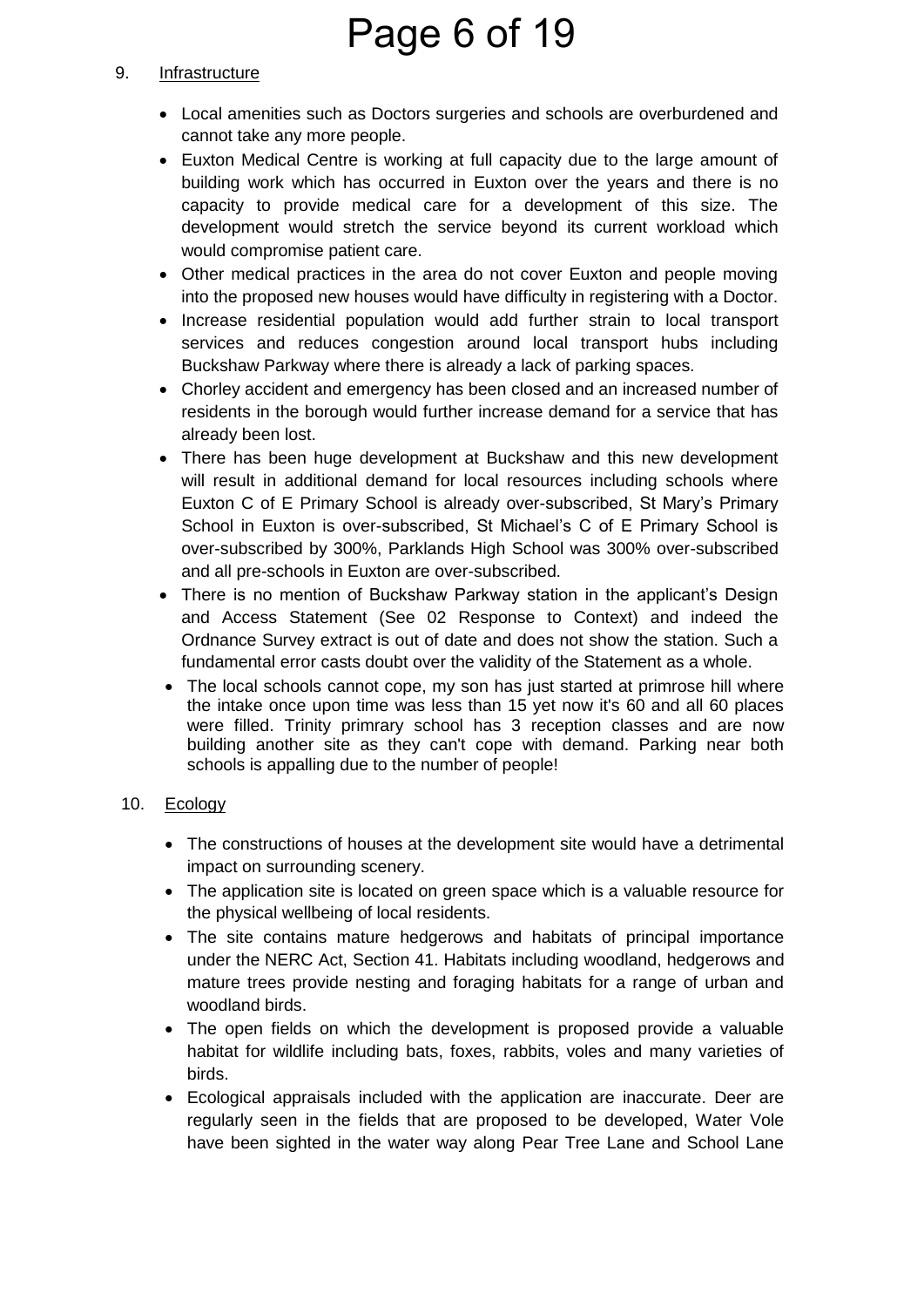# Page 7 of 19

and the Bat observations are wrong as local residents see many Bats during the summer months.

- The site contains newts including great crested newts in ponds. These matters should be investigated further. In addition the area is inhabited by deer and heron amongst other species.
- The loss of more Green Belt is not good for the environment and the area is becoming far too built up.

### 11. Other

- Merseyside and West Lancashire Bat Group have submitted a report into bat activity in the area from 1993 to 1996. This states that 3 Myotis bats were picked up on a bat detector and high levels of bat activity generally were picked up on detectors during three surveys in August and September 1994 on land near Euxton Lane and School Lane. This also stated that considerable bat activity was detected in September 1993 in the southern part of the site where bat passes were too frequent to distinguish bats individually.
- That Noise surveys should have been carried out regarding the impact of the west coast rail line on the houses and the impact of construction on the nearby houses.

### **CONSULTATIONS**

### **Greater Manchester Ecology Unit** -

- 12. **Parish Council**  Object on the following grounds which are summarised as follows (the full comments are appended to this report) :-
- 13. Housing requirements were confirmed as appropriate by the Local Plan Inspector and these were carried forward into the adopted Local Plan just over 12 months ago. There has been no significant change in circumstances that would suggest the Local Plan should be set aside.
- 14. The land is safeguarded land and therefore consideration as to wether or not it should be released for development should not take place outside of the context of a Local Plan review towards the end of the current plan period ie 2026.
- 15. The planning authority has a good record of housing delivery, in recent years, and has a healthy supply of housing land going forward. There is a five year requirement set against adopted development plan housing requirements.
- 16. The application should be determined on the basis of the recently adopted Local Plan and should be refused.
- 17. **Conservation Officer**  No Objection subject to the imposition of a condition & the setting of the adjacent listed building will be preserved and that the significance of this designated heritage asset and any other heritage assets in the vicinity or discovered during the course of development within the site will be sustained.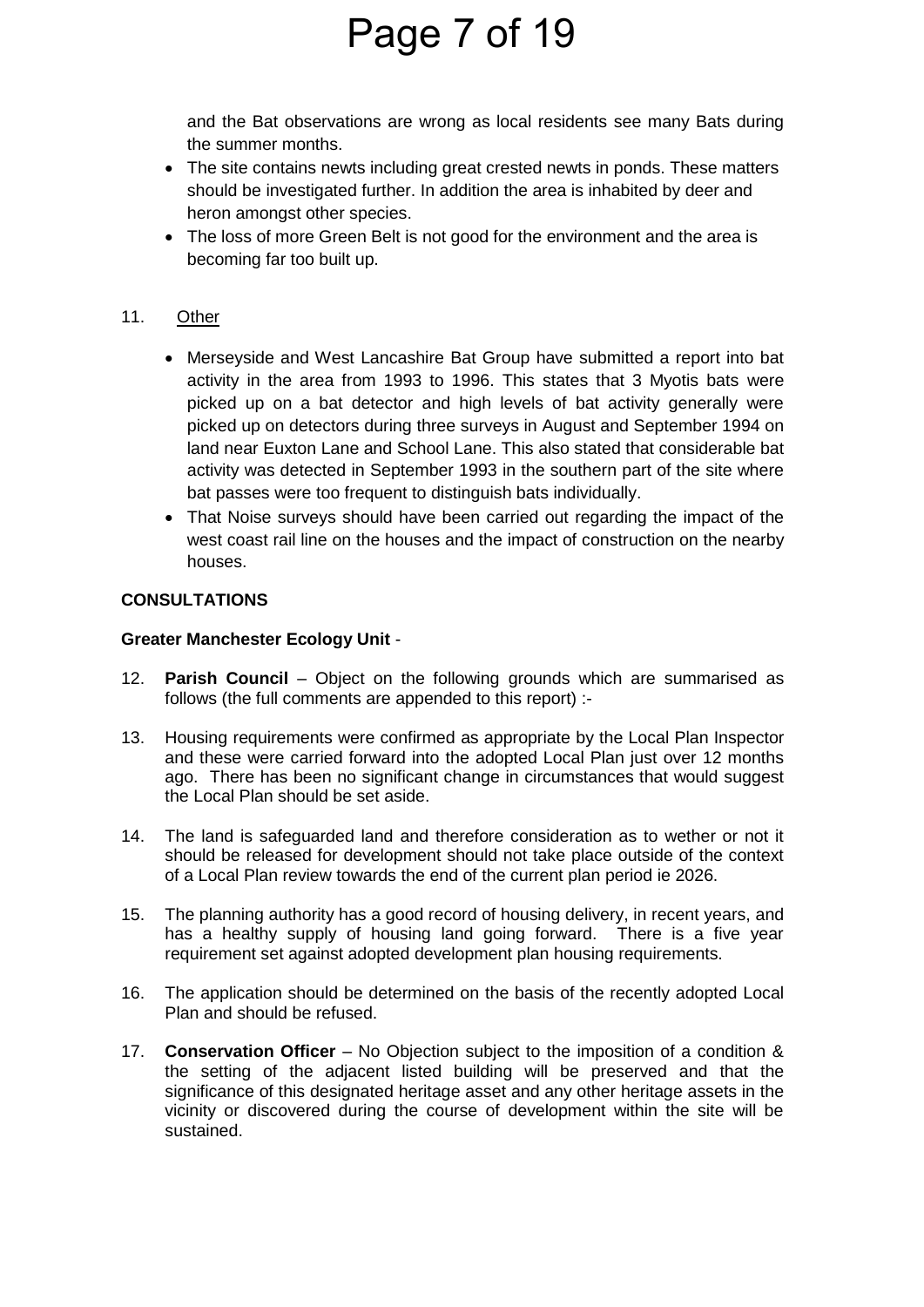### Page 8 of 19

- 18. **United Utilities**  No objection subject to the imposition of conditions to ensure that there is no surface water discharge to the public sewer and that the management of surface water is dealt with by condition and within the design of the reserved matters application. This will cover the the management of water within the development and the future management of the sustainable drainage system.
- 19. **Planning Policy**  See body of the report
- 20. **Lancashire Highway Services** See body of the report
- 21. **Strategic Housing**  No objection, on the basis of the delivery of 30% affordable housing with the split as required by Core Strategy Policy 7. The following size and split of housing would be required.

Social Rented

4 x 1 bedroom 2 person flats 2 x 1 bedroom 2 person bungalows 4 x 2 bedroom 3 person bungalows 17 x 2 bedroom 4 person houses 6 x 3 bedroom 6 person houses 2 x 4 bedroom 8 person houses

Shared Ownership

5 x 2 bedroom 4 person houses 10 x 3 bedroom 6 person houses

22. **Planning Policy (Open Space)** – No objection subject to securing contributions towards the provision of open space as follows:-

THE TOTAL FINANCIAL CONTRIBUTION REQUIRED FROM THIS DEVELOPMENT IS AS FOLLOWS:

| Amenity greenspace     |              | $=$ £115,500 for maintenance (if adopted by         |
|------------------------|--------------|-----------------------------------------------------|
| Council)               |              |                                                     |
| Equipped play area     |              | $=$ £21,450 for maintenance (if adopted by Council) |
| Parks/Gardens          | $= £0$       |                                                     |
| Natural/semi-natural   |              | $=$ £0                                              |
| Allotments             |              | $= £2,475$                                          |
| <b>Playing Pitches</b> |              | $= £263,835$                                        |
| Total                  | $= £403,260$ |                                                     |

- 23. **Trees** No objection subject to the retention of the important tree groups on the site that support the visual mitigation of the site and provide landscape and habitat value.
- 24. **CPRE**  Object on the following grounds

#### Housing Need

 Gladmans admit that Chorley BC is already meeting its commitments to planned housing development. In the Housing Land Monitoring Report (June2016) it is confirmed that Chorley have exceeded their planned house-building of 417 per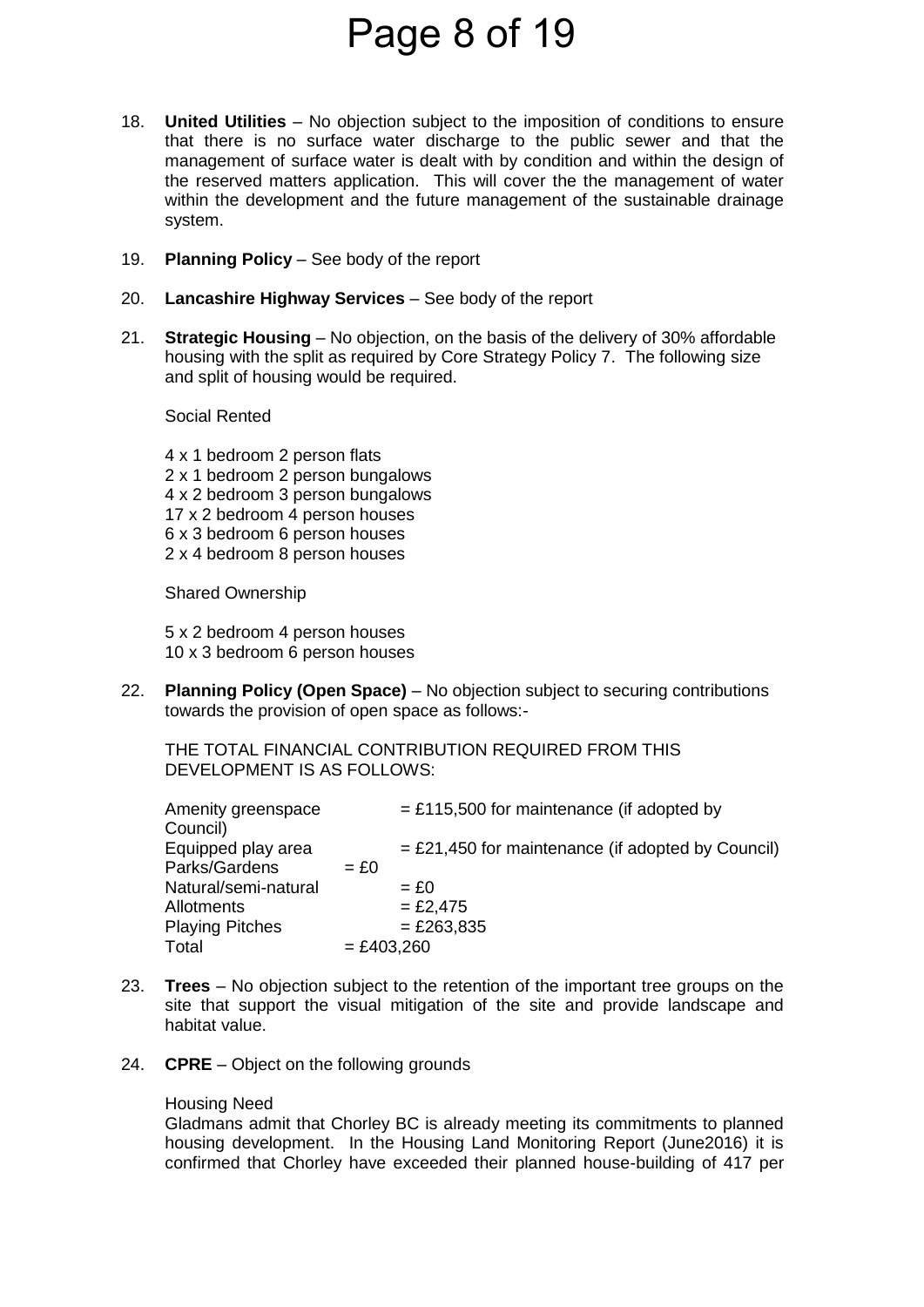### Page 9 of 19

annum in the current plan by 955 dwellings. There are also non-completed housing projects with permission already granted: 2,844 dwellings already having planning permission not yet completed, with land available for a further 1,306 dwellings on land allocated for housing.

- 25. In addition, Chorley is in deficit with its aim of house-building on brownfield sites with 56.4% against an aim of 70% during 2015/16.
- 26. Gladmans' argument that Chorley's failure to build sufficient affordable houses in no way supports excessive market development in this rural community (where a normal 30% affordable housing target could be a reasonable element.) The adjacent site at Buckshaw village where substantial development opportunities are still available, with supporting traffic/public transport infrastructure, is capable of greater and more sustainable affordable housing provision.
- 27. It is noted, with some irony, that Gladmans (See S1.16 of the Levvel Report) would be 'willing' to 'trade off' some of this commitment to affordable housing! This constantly contributes to the under-performance of many builders in providing affordable housing via S106 agreements and it is a clearly a spurious argument by Gladmans to support this application.
- 28. Of considerable importance, and a material consideration, is the fact that this site is listed by Chorley Borough Councils as 'safeguarded' for future development (BNE.3.9) outside the current Local Plan: this application is therefore not compliant with local planning legislation and should be refused on these grounds alone.
- 29. We wish our strong objection to this application to be reported to Council.

### **PLANNING CONSIDERATIONS**

### **Principle of the development**

- 30. The site is situated outside the settlement boundary of Euxton and the proposal is therefore a departure from the Development Plan. The site is allocated as Safeguarded Land under Policy BNE3 (site BNE3.9) of the Chorley Local Plan 2012-2026. The policy states that development other than that permissible in the Green Belt or Area of Other Open Countryside (under Policy BNE2) will not be permitted on Safeguarded Land. The proposal is therefore contrary to Policy BNE3.
- 31. Policy BNE3 is in accordance paragraph 85 of the Framework which states that local planning authorities should "where necessary identify in their plans areas of safeguarded land between the urban area and the Green Belt, in order to meet longer term development needs stretching well beyond the plan period" and "make clear that the safeguarded land is not allocated for development at the present time. Planning permission for the permanent development of safeguarded land should only be granted following a Local Plan review which proposes the development."
- 32. During preparation of the Local Plan this site was included as a preferred mixed use allocation for housing and employment in the Preferred Option Paper. However following consultation on the Preferred Option Paper the employment part of the allocation was deleted and just the land to the north of this site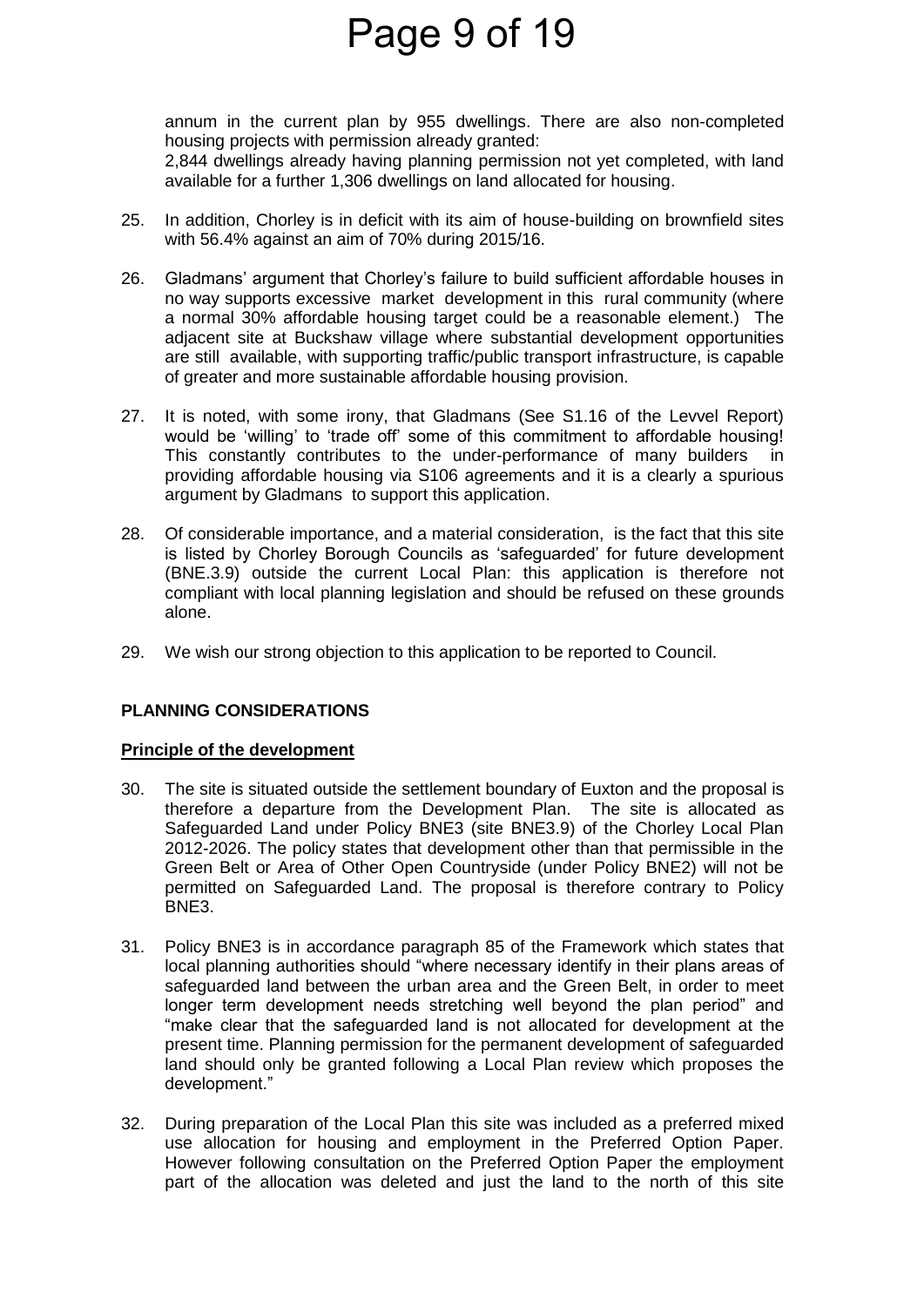### Page 10 of 19

allocated for housing at the Publication stage as it was considered that there were other proposed, emerging and existing employment sites in the locality which would offer a range of choice. The site was put forward as an additional housing allocation during the Publication stage and was considered during the Local Plan examination. The Inspector concluded in her report that "Taking into account that no additional housing supply is required to make the Plan sound, I conclude that there are no overriding reasons to allocate this site."

33. The principle of developing this site is not therefore established by the development plan and the consideration is therefore are there any other "material considerations that would outweigh the weight afforded to the development plan, that in this case is considered to be significant weight.

#### Applicants Position

- 34. The applicant argues that the Council's housing requirement is based on out of date information and the Council do not have a Framework compliant housing requirement. As a result they argue that the Council are unable to demonstrate a five year supply of deliverable housing sites and the application should fall to be considered under paragraph 14 of the Framework which sets out a presumption in favour of sustainable development. It states that where the development plan is absent, silent or relevant policies are out of date planning permission should be granted unless any adverse impacts of doing so would significantly and demonstrably outweigh the benefits when assessed against the policies in the Framework taken as a whole.
- 35. The applicant refers to two planning appeals to support their argument that Chorley's housing requirement is out of date. The first appeal is APP/F1610/A/14/2213318 for up to 120 dwellings at Land south of Cirencester Road, Fairford dated 22 September 2014. This appeal was allowed because the Local Plan covered the period 2001-2011 and did not make provision for housing after 2011. The Council accepted that it did not have an objectively assessed need therefore a five year supply could not be demonstrated. The second appeal is APP/X0360/A/13/2209286 for up to 120 dwellings at Land west of Beech Hill Road, Spencers Wood, Berkshire dated 9<sup>th</sup> June 2013. The Inspector agreed that the local authority did not have an objectively assessed need and the housing supply policies were out of date as they were based on the former Regional Strategy which has been revoked and was based on PPS3 which has been superseded by the NPPF. The projections that informed the Regional Strategy were nearly a decade old and the Core Strategy was adopted in January 2010 well before the NPPF was published in March 2012.

### **Response to applicants position housing requirements**

- 36. The Council do not believe that the adopted housing land supply policies set out in Core Strategy Policy 1: Locating Growth, Core Strategy Policy 4: Housing Delivery and Local Plan Policy HS1: Housing Site Allocations are out of date.
- 37. The Core Strategy was adopted in July 2012 and is Framework compliant. The housing requirement in Policy 4 was based on Regional Strategy housing figures however the Core Strategy Inspector considered the requirement sound and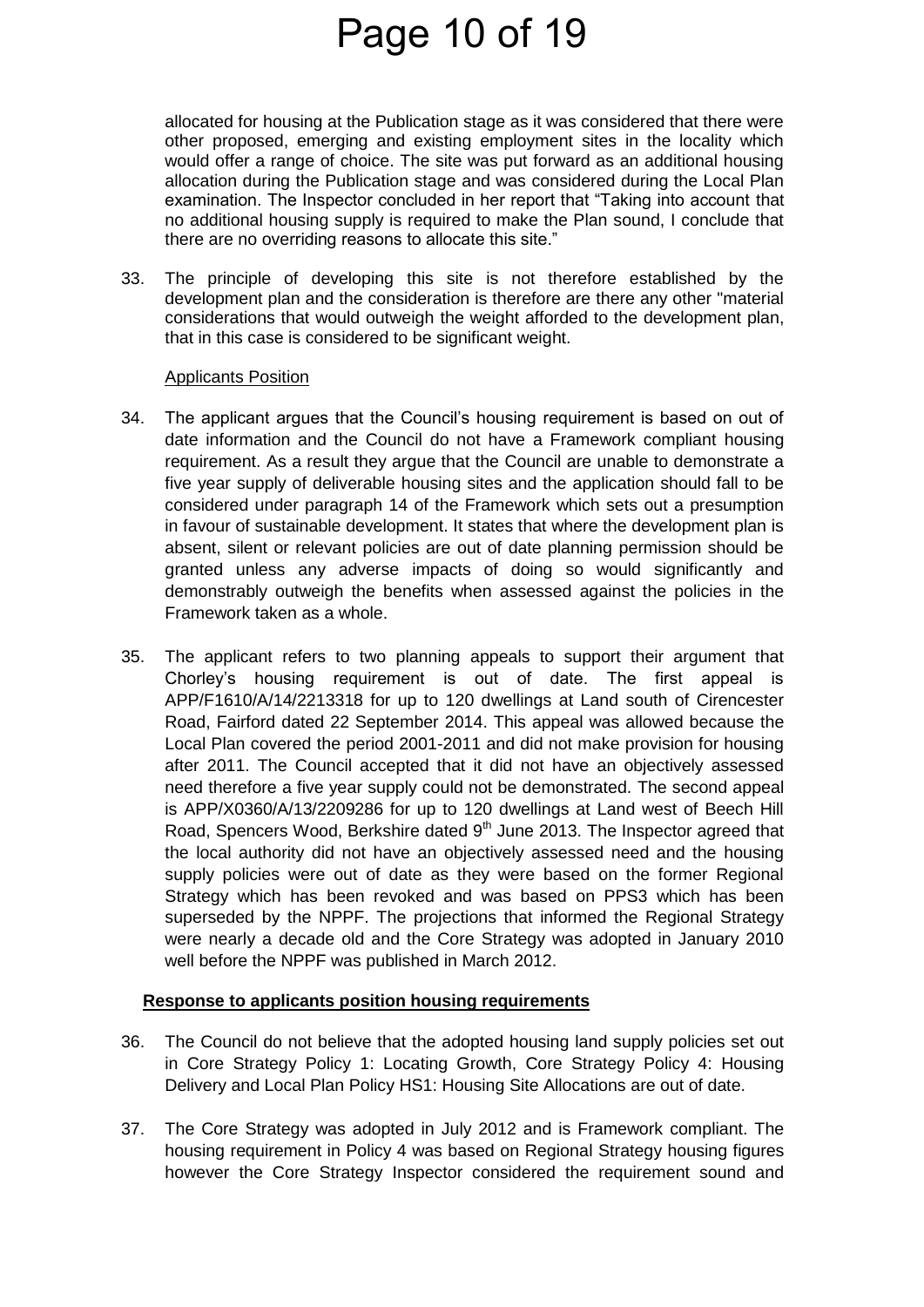### Page 11 of 19

stated in his report "The amount of housing proposed, together with the policies which seek suitable densities and high quality design and other relevant policies, accord with the Government's policy, set out in the Framework, of delivering a sufficient amount and wide choice of high quality homes, widening opportunities for home ownership and creating sustainable, inclusive and mixed communities. As a result, everybody should have the opportunity of living in a decent home which they can afford in a community where they want to live. In these respects the Local Plan is sound."

- 38. The Chorley Local Plan 2012-2026 was adopted in July 2015. Representations were received during preparation of the Local Plan that the housing requirement is not based on a robust, up to date objective assessment of need as required by the Framework. The Inspector concluded in her report that the Core Strategy target for 417 dwellings remained appropriate. She also stated "The Regional Strategy for the North West (RS) was revoked by the Secretary of State during the examination period. The impact of this on the soundness of the Plan, particularly regarding the justification for retaining the RS housing and employment targets, was consulted upon and discussed at the hearing sessions. I conclude that no soundness issues have arisen as a consequence."
- 39. Furthermore, in a recent appeal decision APP/N235/W/15/3007033 for up to 150 dwellings at Land at Preston Road, Grimsargh dated 9<sup>th</sup> May 2016 the Inspector concluded that the Central Lancashire Core Strategy housing policies were not out of date. She stated in paragraph 21 "I have no reason to conclude that the relevant policies for the supply of housing are out of date with respect to the strategy for the location of housing.
- 40. The Core Strategy was adopted in July 2012 in compliance with the NPPF and the Local Plan was adopted as recently as July 2015." The Chorley Local Plan was also adopted in July 2015 therefore it should be considered up to date in light of this appeal decision. The appeal was allowed due to the uncertainties surrounding the delivery of housing and the Inspector took the view that the housing land supply for Preston amounted to approximately 4.79 years. As a five year supply had not been demonstrated the Inspector concluded in accordance with paragraph 40 of the Framework that the relevant policies for the supply of housing were out of date.
- 41. It is considered therefore that the Development Plan policies in respect of housing are not as the applicant states "out of date" or that " the Council do not have a Framework compliant housing requirement" and therefore para 14 of the Framework is not engaged.

### Supply of Housing Land

42, As it is considered that the Core Strategy housing requirement is not out of date the Council can demonstrate a five year supply. The Five Year Housing Supply Statement for Chorley published in September 2016 identified that there was a 7.2 year deliverable housing supply in the Borough over the period  $1<sup>st</sup>$  April 2016  $-31$ <sup>st</sup> March 2021.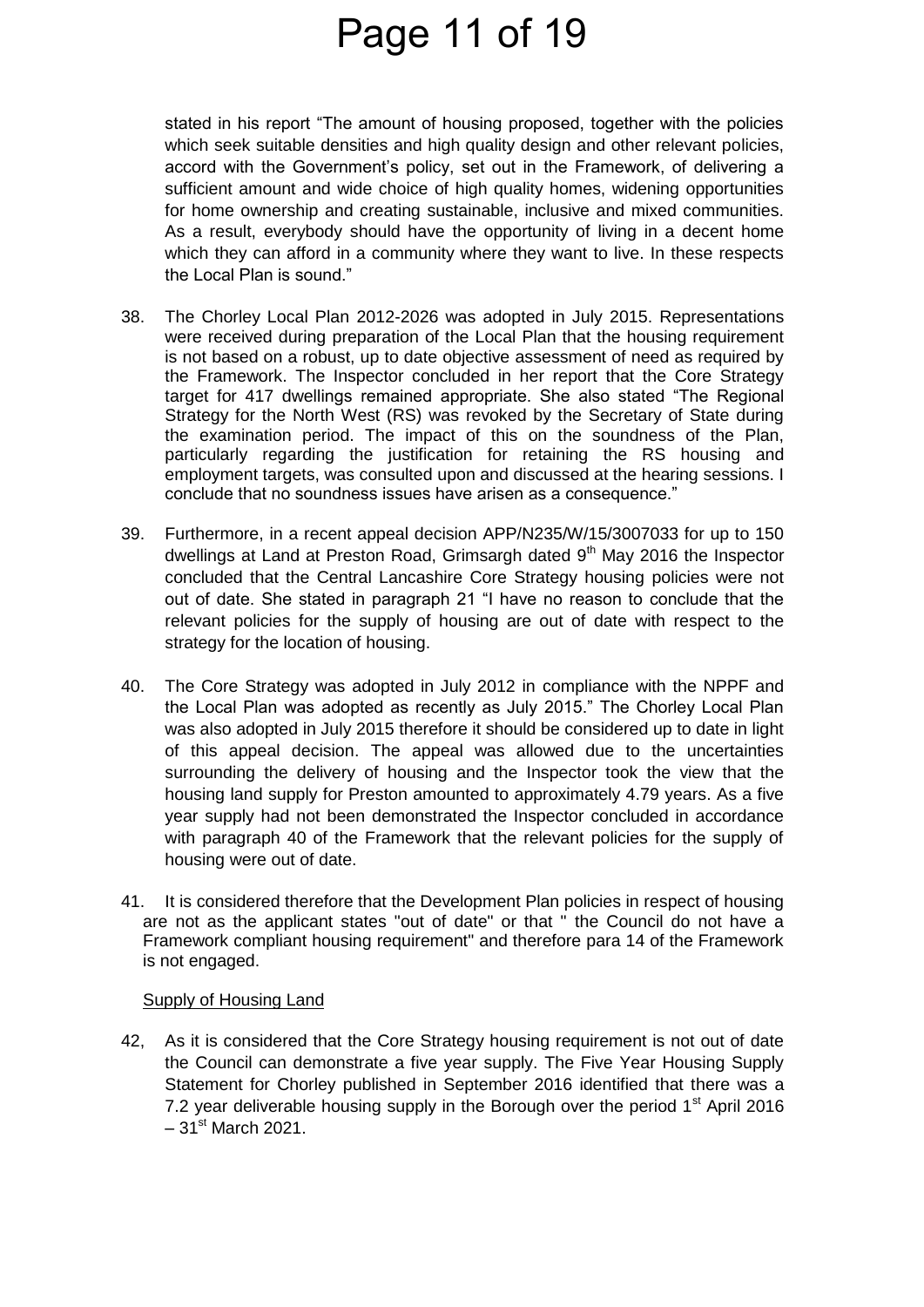# Page 12 of 19

- 43. In total there are 2,424 deliverable dwellings over the five year period. 1,681 are on allocated sites with planning permission, 600 on windfall sites with planning permission and a windfall allowance of 143 dwellings has been included.
- 44. It can therefore be concluded that para 40 of the Framework is not engaged in this instance and there is therefore no under supply of housing that would represent an "other material consideration" in the determination of this application.

#### Other Matters

45. This report will now consider the extent to which the application represents "sustainable Development" and the weight to be attached to any significant and demonstrable adverse impacts that would outweigh the benefits of granting permission when assessed against the framework as a whole.

### Highways

- 46. Site access is proposed by means of 2 priority controlled junction on School Lane as indicated on Drawing Number 1318/09/B. The proposed access strategy involves creating the 2 accesses on School Lane to serve the Site, with the new access road forming one of the major arms of each junction and realigning School Lane through the site. This realigned school Lane involves proposed changes to speed limits and carriageway widths on School and Pear Tree lanes together with new footway provision.
- 47. The TA summarised the proposed site access arrangements and highway changes as follows:
	- Create 2 priority controlled accesses on School Lane and realign School Lane through the Site with the site access forming the major road,
	- Introduce continuous footway (1.8m wide) on south side of School lane between the Site access road and Pear Tree Lane, and introduce a continuous footway (1.2-1.8m wide) on the east side of Pear Tree Lane between School Lane and Euxton Lane,
	- Introduce shuttle working on Pear Tree Lane where there is insufficient width to provide a footway and retain two-way working for traffic,
	- Introduce a 20mph speed limit on the Site access road and on Pear Tree Lane (to the north of School Lane),
	- Introduce street lighting on School Lane and Pear Tree Lane where a derestricted speed limit presently applies,
	- Widen Pear Tree Lane at the junction with Euxton Lane and introduce a pedestrian island on Euxton Lane to assist pedestrian crossing movements as indicated on Drawing Number 1318/23,

#### The deliverability of the proposed access arrangements will be considered below.

48, The layout of the two priority controlled junctions to the west and north of the site has been assessed by LCC and are considered acceptable and the access road within the site could provide an alternative to the narrow parts of School Lane and would in principle be acceptable in highway safety terms.

Impacts on School Lane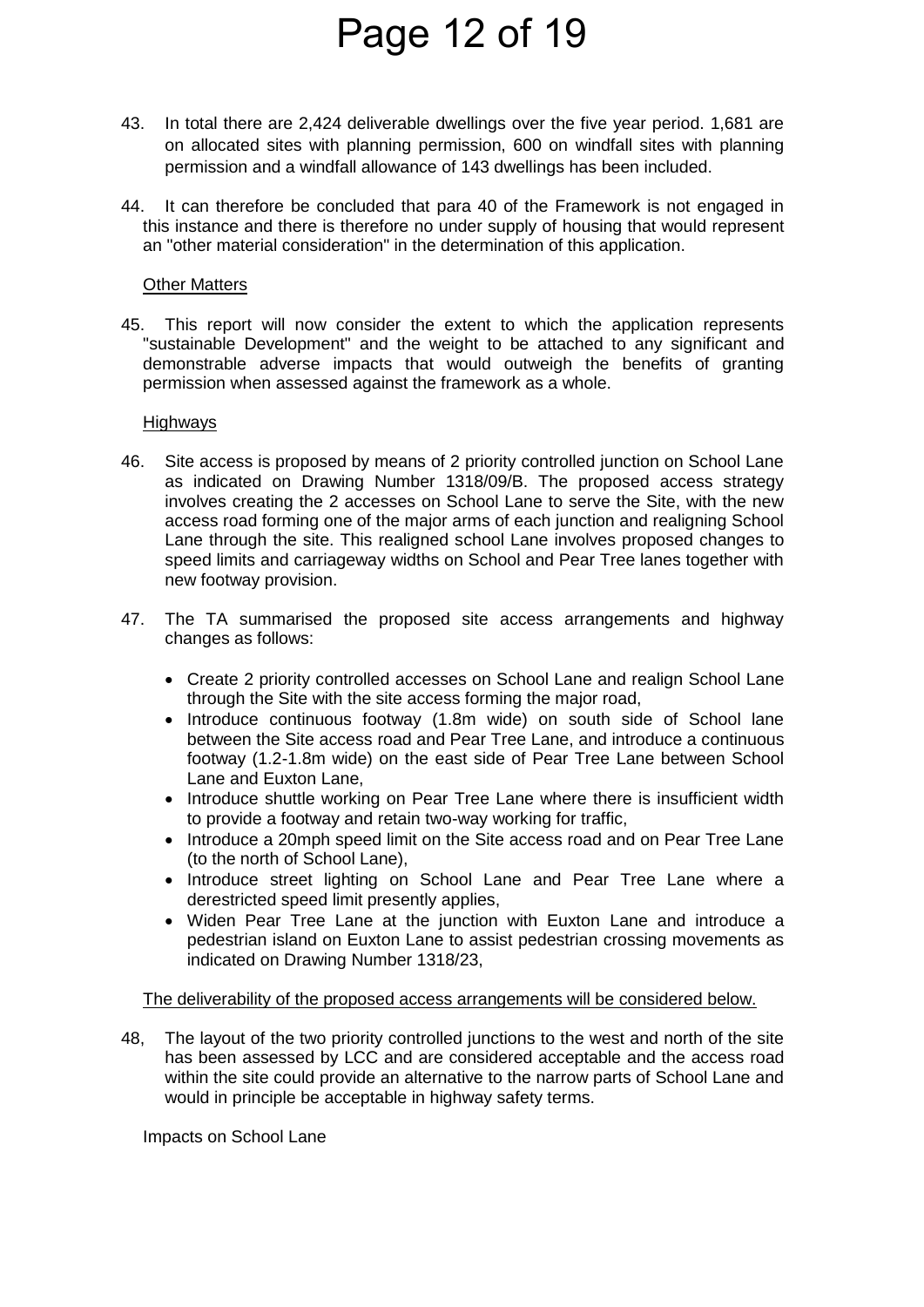### Page 13 of 19

- 49. As stated the development proposal is to realign School Lane (or to be accurate the existing School Lane through traffic flow) through the Site. Drawing No 1318/09/B indicates that visibility splays of 2.4m x 22m can be achieved on the minor arm of the new priority controlled junctions on School Lane. The proposed visibility splay meets MfS standards for a 20mph design speed and would be acceptable. School Lane (existing) is subject to a 20mph speed limit in the location of western site access junction (AshleyHelme junction SJ1A) and it is proposed to extend the existing 20mph limit on School Lane to the junction with Pear Tree Lane and on to Pear Tree Lane to the junction with Euxton Lane. The TA states the new eastern access junction (SJ1B) would therefore also be within a 20mph speed limit. The proposed junction and changes to the highway are not unreasonable to provide both vehicular and pedestrian access. With the proposed 20mph zoning. I would not insist on separate cycle access as the change in nature of the access lanes should provide a safe environment for cycling. It is proposed to widen the section of School Lane between Pear Tree Lane and the proposed Site eastern access road. This proposal would potentially provide a 5.5m wide road with a 1.8m carriageway over the majority of this section of School Lane.
- 50. However, the adopted highway is restricted for part of this distance and there is a pinch point where only a 4.8m carriageway and 1.8m footway can be achieved. It is essential that detail of the proposals on a topographic survey is provided to assess whether these works can be delivered within the available highway and without the detailed information the proposals to mitigate the harm of the development in highway and accessibility terms cannot be demonstrated, (this information is not included in the amended highway information).

Impacts on Pear Tree Lane

- 51. At present on Pear Tree Lane there is no footway or lighting and this lane gives access to bus services on Euxton Lane in addition to the employment/amenities and railway station at buckshaw Village located north of Euxton Lane. To provide connectivity to these facilities the developer has proposed to provide a continuous pedestrian link between the Site and Euxton Lane.
- 52. There is highway land available on both sides of the road and it is proposed to provide a minimum carriageway width of 5.5m for the first circa 80m south of Euxton Lane, with a 1.2m (1.8m where achievable) wide footway on the east side of the road. The carriageway then reduces to 4.8m for about 70m, with a 1.2m footway on the east side of the road. It is then proposed to narrow the carriageway to 3.5m and introduce shuttle working for a distance of circa 60m. A 1.2m footway will be introduced on the east side of the carriageway in this location. After the narrowed section, it is proposed to provide a 5.5m wide carriageway and a 1.8m footway to the junction with School Lane. The applicants TA acknowledges that it would be preferable to provide footway that is wider than 1.2m along the full length of Pear Tree. I agree that a wider footway would be preferable, but I also have a concern over the length of the shuttle working (proposed for a distance of circa 60m at the road narrowing) as this can result in a situation where drivers fail to gauge the intentions of opposing drivers and/or speed up to get through the narrowing before an opposing driver. It is essential that the proposed highway works on Pear Tree Lane (in addition to those on School Lane) are fully detailed and plotted on a topographic survey to check the feasibility of delivering the works; both physically within the adopted highway and practicality in engineering terms. I understand from discussions with Ashley Helme that the developer may not actually be able to deliver these works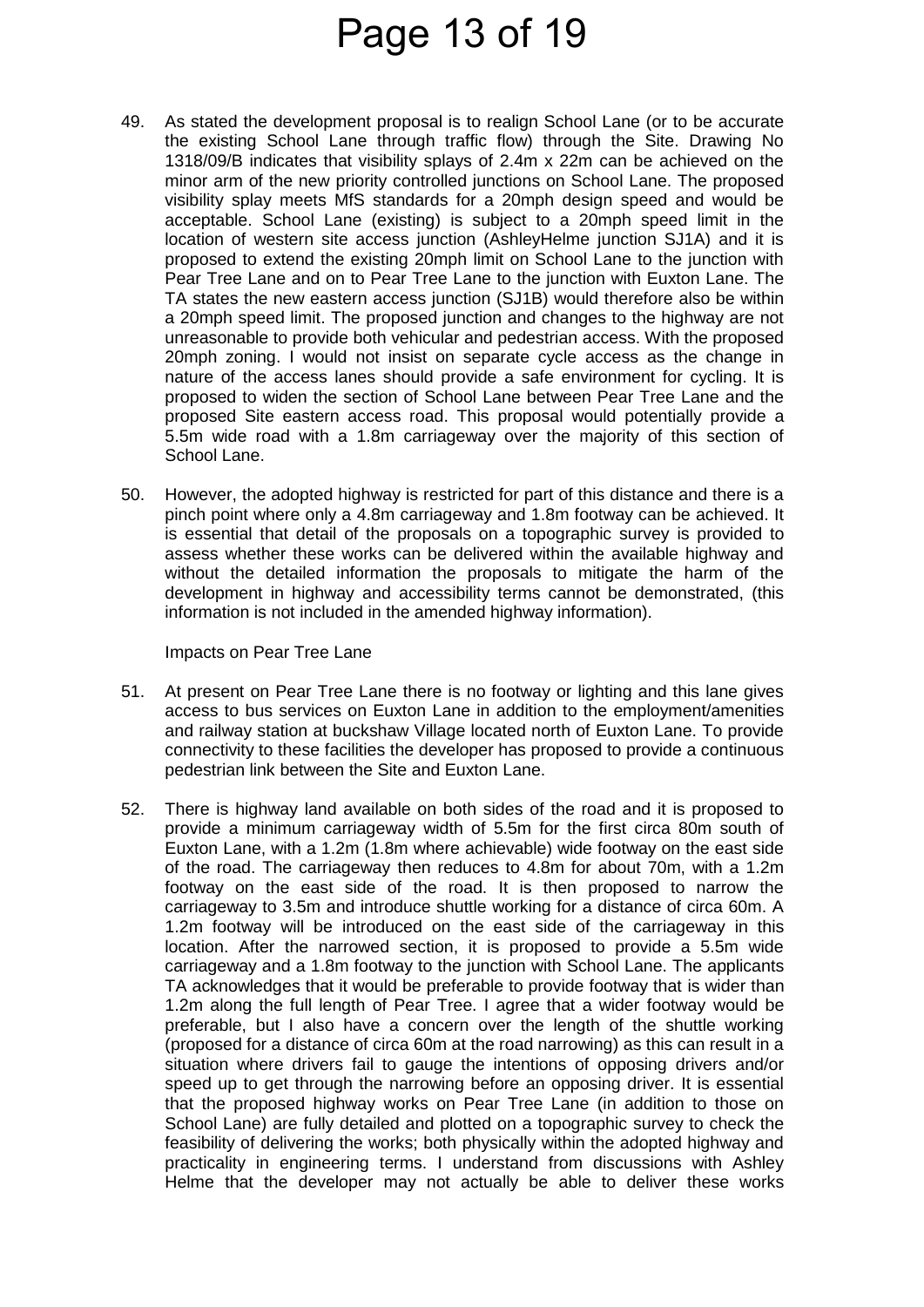### Page 14 of 19

including the continuous footway and this would be a failing of the development to provide safe and adequate means of pedestrian access to the facilities provided at Buckshaw and bus services on Euxton Lane.

Pear Tree Lane/Euxton Lane Junction

53. The proposal is to widen Pear Tree Lane at the junction with Euxton Lane and the associated modification of the junction radii. The scheme also includes a pedestrian island on Euxton Lane to assist pedestrian crossing movements and extending the right turn lane into Pear Tree Lane. These works as indicated on the amended Drawing Number 1318/23 Rev.A are acceptable as in principle works for a S278 agreement for highway works.

### **Accessibility by Sustainable forms of Transport**

- 54. To accord with the key principles of NPPF the site requires connectivity to the existing built environment, especially the provision of links to schools/employment together with other local services/community facilities. Development should also be located to where there is access to good public transport services, or have the potential to provide sustainable public transport systems.
- 55. Essentially, the developer must provide an integrated network of functional and safe routes for pedestrian/cycle access that provide links with local Euxton facilities and to Chorley town centre, to create an environment that should encourage walking/cycling as a key mode of travel. The site has the potential to be within easy walking distance of facilities on Wigan Road and bus services and good quality pedestrian/cycle provision on Euxton Lane. However with the site and access limitations, I consider the site cannot be made a reasonably sustainable location and that good pedestrian access to public transport services (bus and rail), and acceptable cycle and pedestrian routes to Euxton (bus services/schools and facilities on Wigan Road), Buckshaw Village and Chorley cannot currently be achieved with the proposals before the Council.
- 56. I consider the site can be made a reasonably sustainable location with the proposed new footway provisions and 20mph zoning to allow pedestrian good access to public transport services (bus and rail), and acceptable cycle and pedestrian routes to Euxton (Wigan Road bus services/schools/facilities), Buckshaw Village and Chorley. However, as submitted the developer has not demonstrated that the footway improvements on Pear Tree Lane can be constructed and thus fails to provide satisfactorily pedestrian access routes between the site and the surrounding built environment.
- 57. Appropriate safe access provisions are required for highway safety grounds with the development introducing vulnerable road users at this locality and to satisfy the aims of NPPF to ensure "safe and suitable access to the site can be achieved for all people". The development as submitted does not provide adequate and safe pedestrian connectivity to integrate with the existing built environments; hence the development is not in line with a number of key paragraphs of the NPPF including the three dimensions of sustainable development.

 Should your Council decide to approve this application you may determine that developer CIL contributions are targeted towards new improved cycle routes as identified in the Councils CIL 123 List.

Internal roads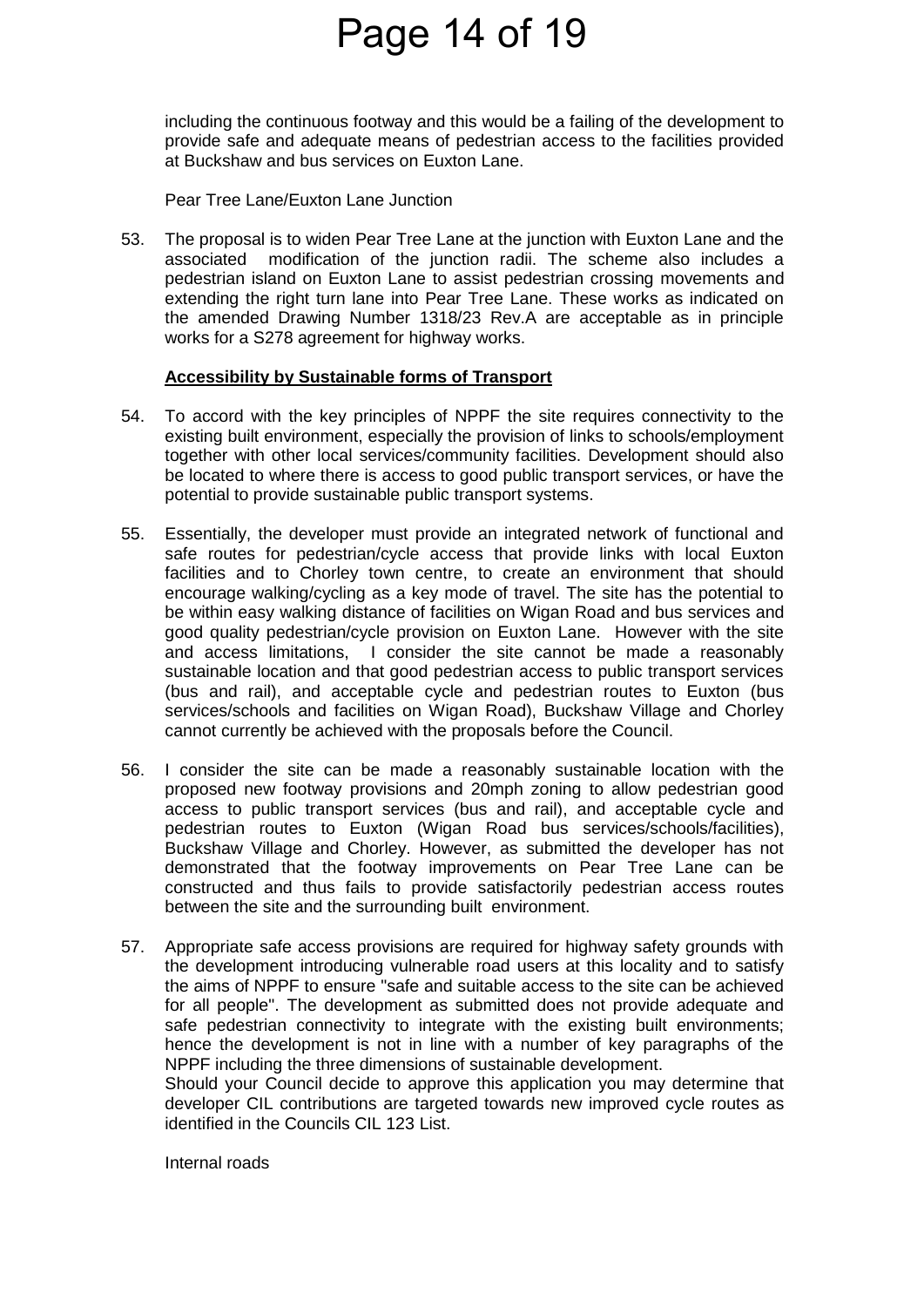# Page 15 of 19

- 58 The internal arrangement of the roads and relationship to school lane is considered acceptable and would be subject to detailed consideration as part of any reserved matters application.
- 59. It is therefore considered that the development as it stands is unacceptable in terms of sustainable transport provision and highway impacts. There is a lack of information, support and commitment with regard to satisfying the sustainability needs of this site; thus there are inadequacies in sustainable transport provision for pedestrians and public transport accessibility to satisfy the NPPF foundation of providing for sustainable transport. In addition the traffic analysis fails to demonstrate network capacity at the Wigan Road/ School Lane junction.
- 60. It is acknowledged that the developer would be expected to support a level of wider infrastructure in Chorley via CIL contributions. Notwithstanding CIL, currently LCC do not support this development proposal for the following reasons:
- 61. Further evidence and support is required with regard to the design of the proposed pedestrian improvements/traffic calming on Pear Tree Lane for pedestrian linkage to the wider built environment (Buckshaw Village/Chorley Town centre). As submitted the applicant's TA has not demonstrated the site can provide safe and adequate means pedestrian connectivity to integrate with the existing built environment, or measures to encourage sustainable public transport; hence the development is not in line with a number of key paragraphs of the NPPF including the three dimensions of sustainable development.
- 62. The application submitted, currently fails to demonstrate network capacity at the Wigan Road/School Lane junction to support the impacts of this proposal. The application TA has not provided adequate traffic modelling for the junction and thus, LCC are currently of the opinion that the scale of the development would lead to future traffic levels on the junction increasing beyond that which can be suitably accommodated and without any form of mitigation for the impact on highway capacity and its reliability to satisfy users' needs.

#### Ecology

- 63. **In terms of great crested newts** there is some additional information to be provided **by** the applicants to cover the difference of opinion between the survey reports for this site and the adjacent allocated housing site. Whilst there are discrepancies within the reports and surveys it is considered that subject to conditions to secure a comprehensive amphibian mitigation strategy that the appropriate legal tests could be met. The survey information is considered to be acceptable to be able to determine the application and no further surveys are required to be carried out before determining the application. The report will be updated on this aspect on the addendum.
- 64. **In terms of Bats** As may be expected, bats have been shown to use parts of the site for foraging. Bat activity surveys were professional and in my view adequate to provide a general overview of bat use of the site, particularly because other complementary surveys have been conducted for the site to the north.
- 65. I am aware of representations made on this this application concerning the value of the site for bats. This representation indicates that the site may be very important for bats, but this view is based on a small number of surveys undertaken more than 20 years ago. Detailed survey results from these studies are not available. I am not denying that previous assessments of the site may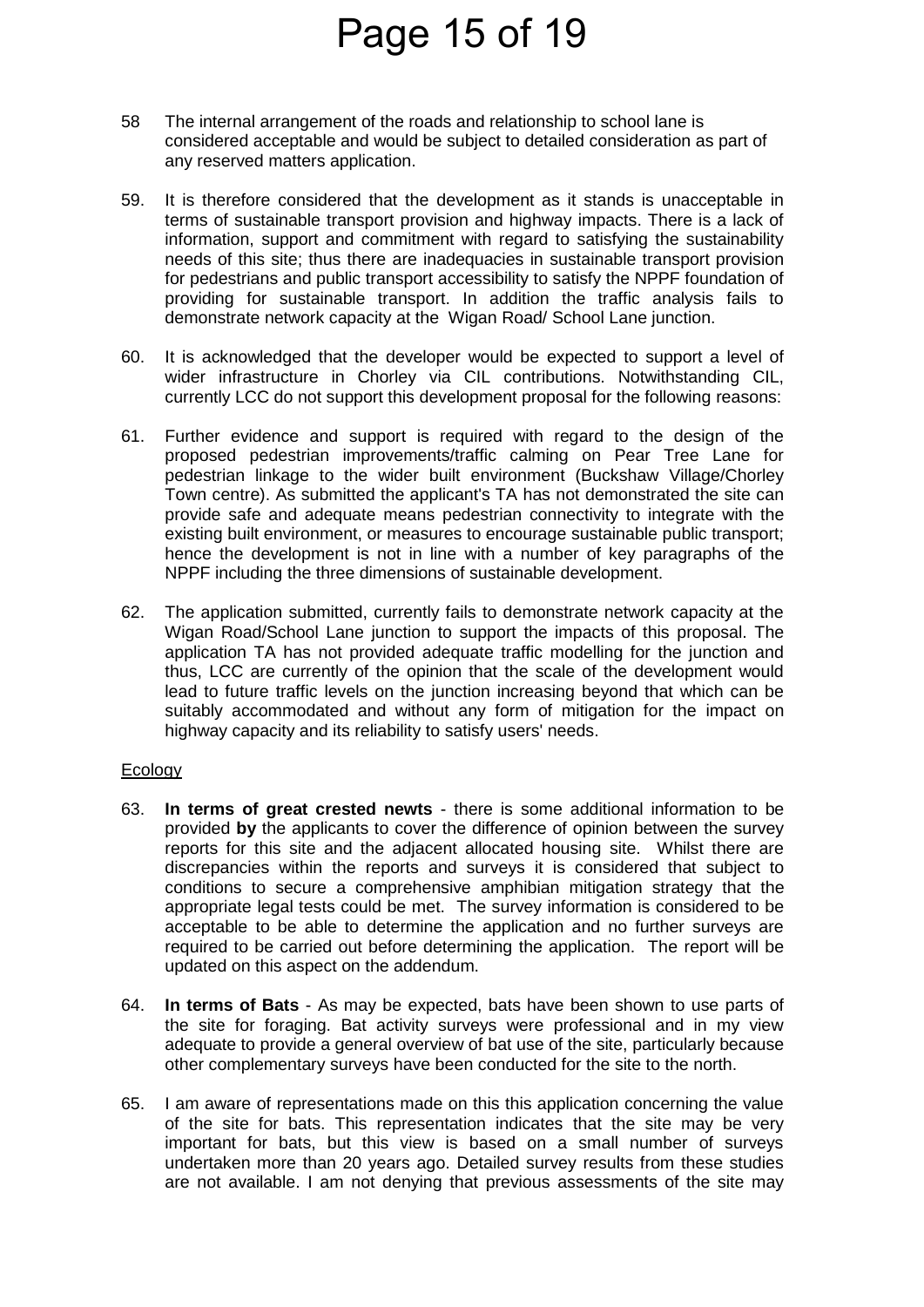### Page 16 of 19

have been accurate, but the site may well have significantly changed in character since the earlier surveys were conducted. I would therefore give much greater weight to the more recent survey results. My own assessment of the habitat value of the site for bats is that feeding opportunities are somewhat limited by the dominance of the species-poor improved grassland. This view is supported by the bat survey results indicating that the site is used by relatively small numbers of bats. The more up-to-date surveys indicate that the most important habitats for bats on the site (hedgerows and trees) are capable of being retained and/or recreated as part of the development, and there is extensive suitable bat foraging habitat around the application site, particularly to the east.

- 66. I would conclude that the development proposal is capable of being implemented without having a significant impact on local bat populations, providing that valuable habitats are retained, recreated or enhanced.
- 67. Some of the trees present on or close to the application site have been shown to have some potential to support bats. At this application stage it is not known which trees may be lost to the scheme. I would recommend that should permission be granted to this development further, more detailed surveys of trees for bat roosts should be undertaken to inform any future Reserved Matters applications. Any trees shown to support bats should be retained.
- 68 **In terms of Habitats** The application site is dominated by relatively speciespoor improved agricultural grassland that is not of substantive ecological value, although there are habitats on the site and very close to the site that have some local value for wildlife, including hedgerows, trees, woodland and wetlands (stream course). These habitats are capable of being retained and/or recreated as part of the scheme, and in fact undertakings have been given in the application documentation, including in the 'Framework' Plans, that the important habitats found on the site will be retained and protected. New landscaping is proposed that will help to mitigate and off-set residual harm.
- 69. No part of the site is specially designated for its nature conservation value, and the site is not adjacent to or close to any designated sites.
- 70. The development of the site will inevitably reduce the open-ness of the site and this could affect species movement; the large areas of grassland that will be lost to the scheme are not without any value for wildlife. I would therefore recommend that a comprehensive Landscape Creation and Management Plan for the site be prepared as a Condition of any approval that may be granted to this outline application. The Landscape Plan should include the following details –
	- Details of new ponds / wetland creation
	- Details of how retained hedgerows, trees and wetlands are to be protected during any construction period
	- Planting plans, taking into account the need to contribute to landscape connectivity and the creation of a coherent local ecological network
	- Written specifications (including cultivation and other operations associated with plant and grass establishment)
	- Schedules of plants, noting species, planting sizes and proposed numbers / densities where appropriate
	- Implementation timetables.
- 71. **In terms of Nesting Birds**  The bird community recorded from the site is not exceptional, but all nesting birds their eggs and young are specially protected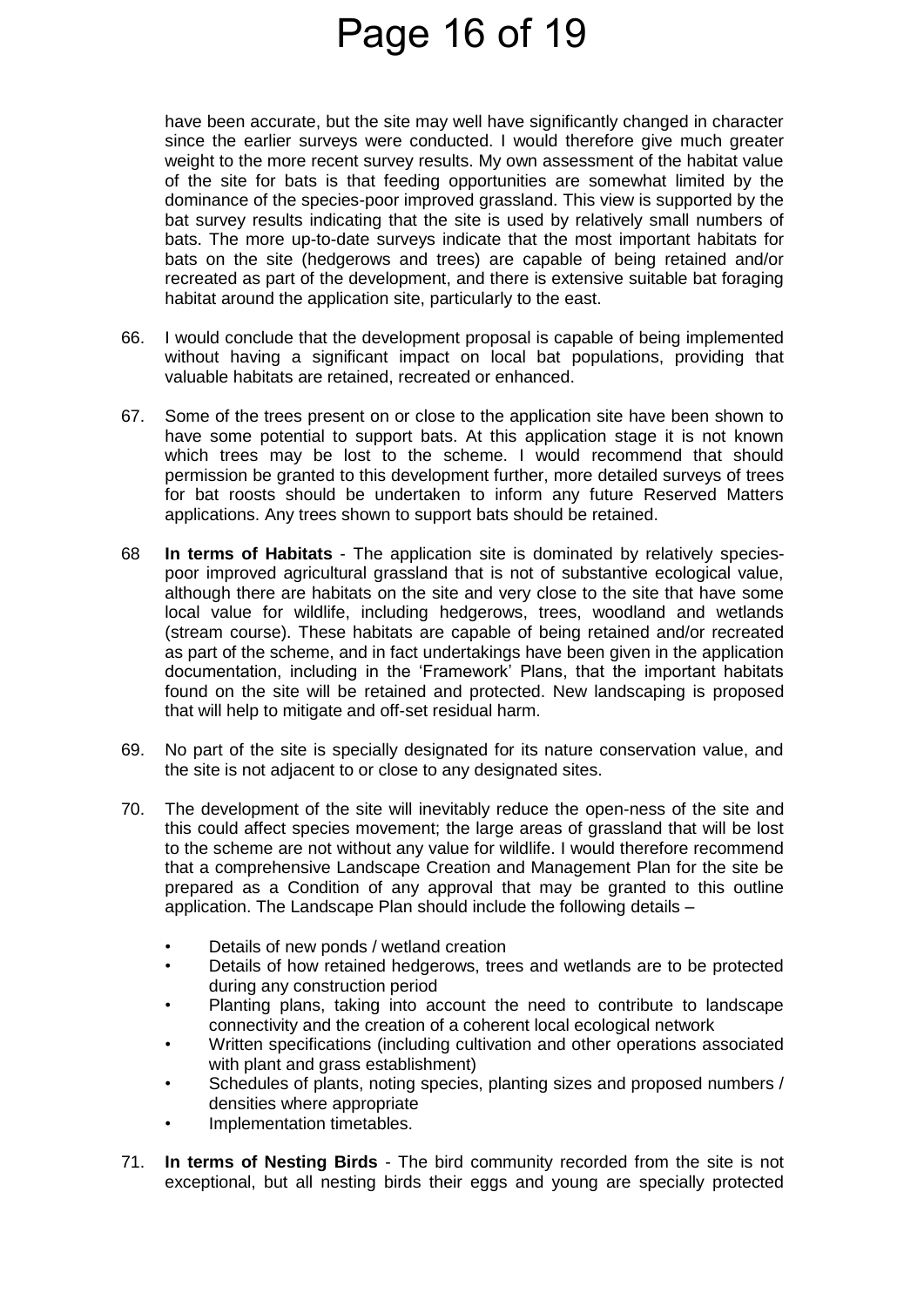### Page 17 of 19

under the terms of the Wildlife and Countryside Act 1981 (as amended). To avoid any harm to nesting birds any vegetation clearance required should be undertaken outside of the optimum period for bird nesting (March to July inclusive).

72. **In conclusion** - I have no overall objections to the application on ecological grounds, but there are significant ecological considerations that will need to be taken into account during the determination of the application and the implementation of the development.

#### Landscape and Visual Impact

- 73. The introduction of a new residential development will result in permanent albeit localised changes in the landscape. The character of the landscape of the Site will have changed from a pastoral one to residential with open space.
- 74. In relation to Landscape and Visual impact the impact is considered to be minor to moderate adverse and the mitigation of the impact of development is a matter appropriate to be conditioned and dealt with at reserved matters stage to integrate open space within the development plus a landscape strategy with the built form of the development.
- 75. The harm resulting from the impact of development upon the character of the open area is not considered to be so significant to warrant the refusal of the application on this ground.

### Sustainable Development and Benefits

- 76. The central strands of Sustainable Development defined by the Framework are:
	- Social Benefits
	- Economic Benefits
	- **•** Environmental Benefits
- 77. In terms of considering Social Benefits the provision and boosting the supply of market housing has been put forward as a benefit of the development however the Council is already delivering a rate of development that exceeds the annual requirement and there is therefore no requirement or benefit that would arise from this development coming forward ahead a Local Plan review.
- 78. The provision of Social Housing at a rate of 30 % would be an identified positive element of the proposed development however the Council has a good record of affordable housing delivery and there is therefore no evidence of a real and pressing need to deliver affordable housing that would weigh significantly in favour of the development of this site sufficiently to outweigh the conflict with the Development Plan.
- 79. In terms of considering Economic Benefits the only factor put forward is the delivery of housing "of the right type, at the right time and in the right location" to deliver the Growth agenda. However the Council is already delivering significant housing of the right type, in the right location and boosting the economic profile and benefits within Chorley. The development would also attract CIL receipts for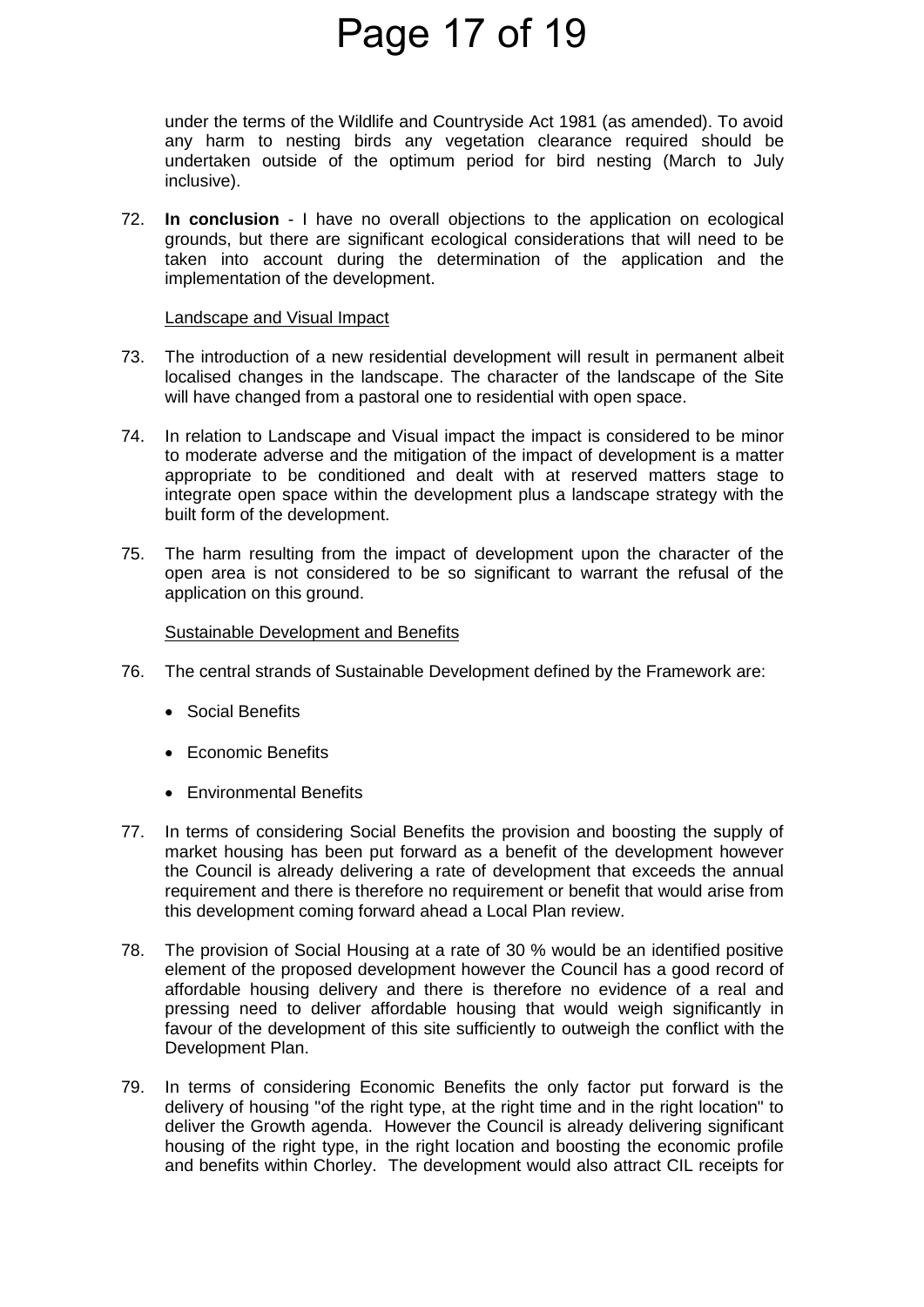### Page 18 of 19

the delivery of infrastructure. It is not considered in this instance that the benefits attributed to the development of this site would carry sufficient weight to outweigh the conflict with the development plan.

80. In terms of Environmental Benefit the key positive benefit proposed is the change to the site as a result of this development in terms of additional planting and delivering a net biodiversity gain over and above agricultural land. This benefit in addition to the delivery of public open space within the development site does carry some weight however this is not considered to be so significant to outweigh the conflict with the Local Plan.

### **CIL**

- 81. The Chorley CIL Infrastructure Charging Schedule provides a specific amount for development. The CIL Charging Schedule was adopted on 16 July 2013 and charging commenced on 1 September 2013. The proposed development will be a chargeable development and the charge is subject to indexation in accordance with the Council's Charging Schedule.
- 82. The final chargeable amount will be defined as part of a subsequent reserved matters application.

### **CONCLUSION**

83. The application is contrary to the provisions of the development plan and does not represent a sustainable form of development having regard to the Framework presumption in favour of sustainable development. The highway impact of the development in the form submitted represents an unacceptable impact and does not provide adequate connectivity for all future occupiers of the development. There are no material considerations that would outweigh the conflict with the development plan and the Framework taken as a whole.

#### **Reason for Refusal**

84. To follow

### **RELEVANT HISTORY OF THE SITE**

- 85. **Ref: 16/00480/SCE Decision: REC Decision Date: Description: Screening Opinion for Outline Planning Application for the development of up to 165 residential dwellings and associated public open space and landscaping, with all matters reserved except for access,**
- 86. **Ref: 16/00489/OUTMAJ Decision: PCO Decision Date: Description: Outline planning permission for up to 165 dwellings (30% affordable), planting and landscaping, informal open space, children's play area, surface water attenuation, 2 vehicular access points from School Lane and associated ancillary works. All matters to be reserved with the exception of the main site access**
- 87. **RELEVANT POLICIES: In accordance with s.38 (6) Planning and Compulsory Purchase Act (2004), the application is to be determined in accordance with the development plan (the Central Lancashire Core**